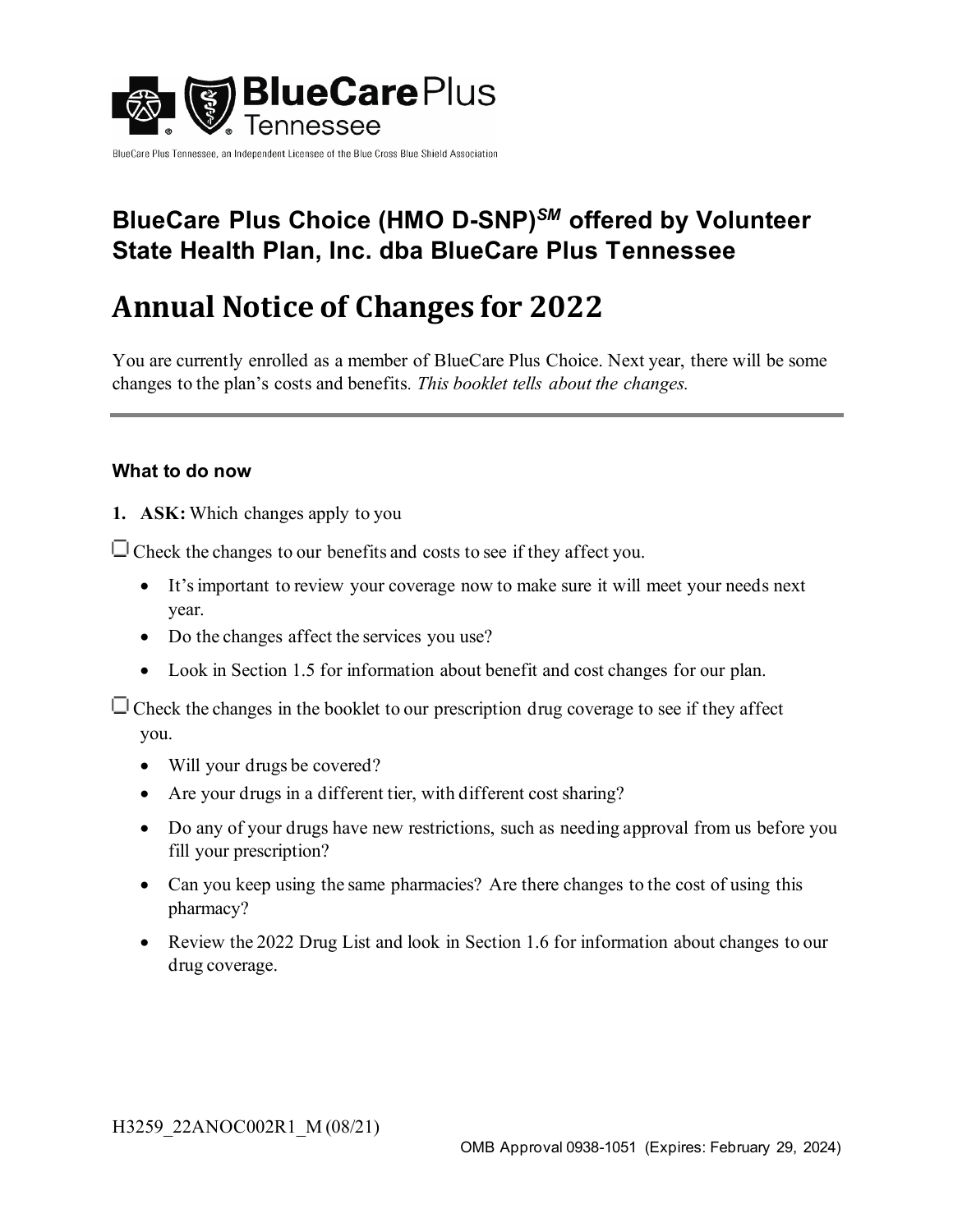• Your drug costs may have risen since last year. Talk to your doctor about lower cost alternatives that may be available for you; this may save you in annual out-of-pocket costs throughout the year. To get additional information on drug prices visit [go.medicare.gov/drugprices](https://go.medicare.gov/drugprices), and click the "dashboards" link in the middle of the second note toward the bottom of the page. These dashboards highlight which manufacturers have been increasing their prices and also show other year-to-year drug price information. Keep in mind that your plan benefits will determine exactly how much your own drug costs may change.

 $\Box$  Check to see if your doctors and other providers will be in our network next year.

- Are your doctors, including specialists you see regularly, in our network?
- What about the hospitals or other providers you use?
- Look in Section 1.3 for information about our *Provider Directory*.

 $\Box$  Think about your overall health care costs.

- How much will you spend out-of-pocket for the services and prescription drugs you use regularly?
- How much will you spend on your premium and deductibles?
- How do your total plan costs compare to other Medicare coverage options?

 $\Box$  Think about whether you are happy with our plan.

**2. COMPARE:** Learn about other plan choices

 $\Box$  Check coverage and costs of plans in your area.

- Use the personalized search feature on the Medicare Plan Finder at [www.medicare.gov/plan-compare](https://www.medicare.gov/plan-compare/) website.
- Review the list in the back of your *Medicare & You 2022* handbook.
- Look in Section 2.2 to learn more about your choices.

 $\Box$  Once you narrow your choice to a preferred plan, confirm your costs and coverage on the plan's website.

- **3. CHOOSE:** Decide whether you want to change your plan
	- If you don't join another plan by December 7,2021, you will be enrolled in BlueCare Plus Choice.
	- If you want to **change to a different plan** that may better meet your needs, you can switch plans between October 15 and December 7. Look in Section 2.2, page 11 to learn more about your choices.
- **4. ENROLL:** To change plans, join a plan between **October 15** and **December 7, 2021**
	- If you don't join another plan by **December 7, 2021**, you will be enrolled in BlueCare Plus Choice (HMO D-SNP).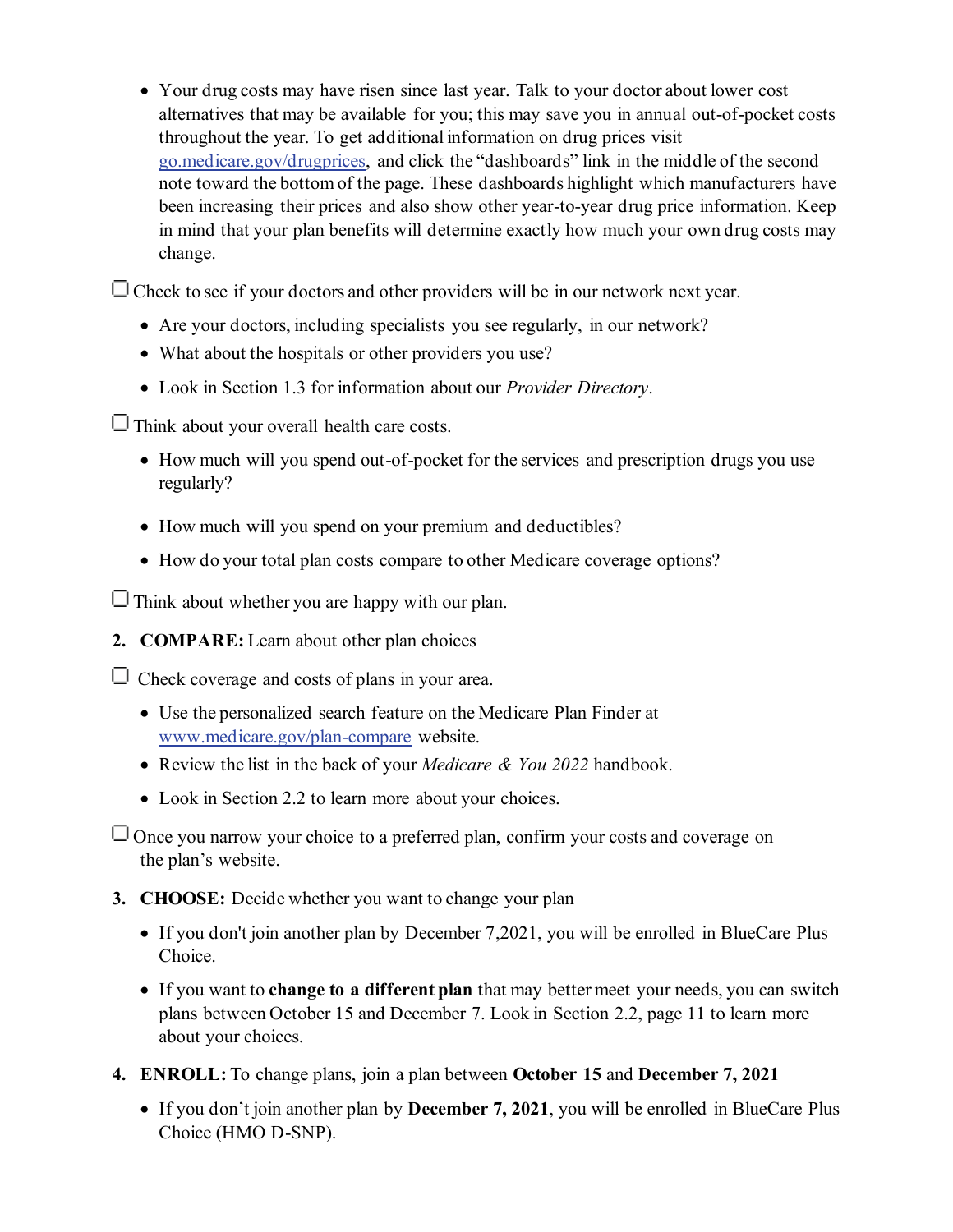• If you join another plan between **October 15** and **December 7, 2021**, your new coverage will start on **January 1, 2022**. You will be automatically disenrolled from your current plan.

### **Additional Resources**

- Please contact our Member Service number at 1-800-332-5762 for additional information. (TTY users should call 711.) Hours are from **Oct. 1 to March 31**, you may call us seven days a week from 8 a.m. to 9 p.m. ET. From **April 1 to Sept. 30**, you may call us Monday through Friday from 8 a.m. to 9 p.m. ET. Our automated phone system may answer your call outside these hours and during holidays.
- This material is also available in alternate formats.
- **Coverage under this Plan qualifies as Qualifying Health Coverage (QHC)** and satisfies the Patient Protection and Affordable Care Act's (ACA) individual shared responsibility requirement. Please visit the Internal Revenue Service (IRS) website at [www.irs.gov/Affordable-Care-Act/Individuals-and-Families](https://www.irs.gov/Affordable-Care-Act/Individuals-and-Families) for more information.

### **About** *BlueCare Plus Choice*

- BlueCare Plus is an HMO D-SNP plan with a Medicare contract and a contract with the Tennessee Medicaid program. Enrollment in BlueCare Plus depends on contract renewal. The plan also has a written agreement with the Tennessee Medicaid program to coordinate your Medicaid benefits.
- When this booklet says "we," "us," or "our," it means BlueCare Plus Tennessee. When it says "plan" or "our plan," it means BlueCare Plus Choice.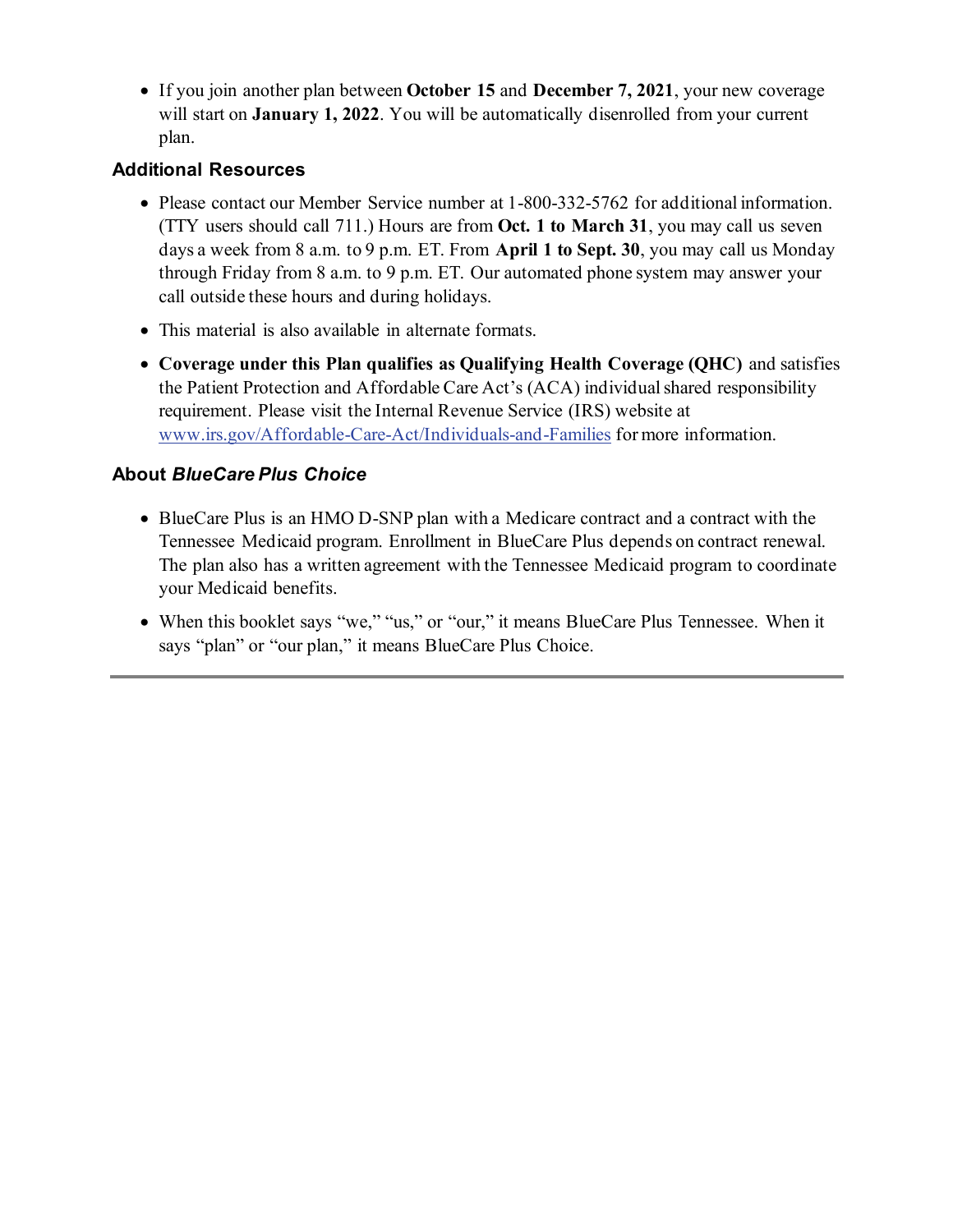# **Summary of Important Costs for 2022**

The table below compares the 2021 costs and 2022 costs for BlueCare Plus Choice in several important areas. **Please note this is only a summary of changes**. A copy of the *Evidence of Coverage* is located on our website at [bluecareplus.bcbst.com.](https://bluecareplus.bcbst.com/) You may also call Member Service to ask us to mail you an *Evidence of Coverage*. If you are eligible for Medicare cost sharing assistance under TennCare (Medicaid), you pay \$0 for your deductible, doctor office visits, and inpatient hospital stays.

| Cost                                                                                                                                                                                                                                                                                                                                                              | 2021 (this year)                                                                         | 2022 (next year)                                                                         |
|-------------------------------------------------------------------------------------------------------------------------------------------------------------------------------------------------------------------------------------------------------------------------------------------------------------------------------------------------------------------|------------------------------------------------------------------------------------------|------------------------------------------------------------------------------------------|
| Monthly plan premium*<br>* Your premium may be higher<br>or lower than this amount. See<br>Section 1.1 for details.                                                                                                                                                                                                                                               | \$0                                                                                      | \$0                                                                                      |
| <b>Doctor office visits</b>                                                                                                                                                                                                                                                                                                                                       | Primary care visits:<br>\$0 copay per visit<br>Specialist visits:<br>\$0 copay per visit | Primary care visits:<br>\$0 copay per visit<br>Specialist visits:<br>\$0 copay per visit |
| <b>Inpatient hospital stays</b><br>Includes inpatient acute,<br>inpatient rehabilitation, long-<br>term care hospitals and other<br>types of inpatient hospital<br>services. Inpatient hospital care<br>starts the day you are formally<br>admitted to the hospital with a<br>doctor's order. The day before<br>you are discharged is your last<br>inpatient day. | \$0 copay per stay                                                                       | \$0 copay per stay                                                                       |
| Part D prescription drug<br>coverage (Tier 1)<br>(See Section 1.6 for details.)                                                                                                                                                                                                                                                                                   | Deductible: \$0<br>Copayment/Coinsurance<br>during the Initial Coverage<br>Stage:        | Deductible: \$0<br>Copayment/Coinsurance<br>during the Initial Coverage<br>Stage:        |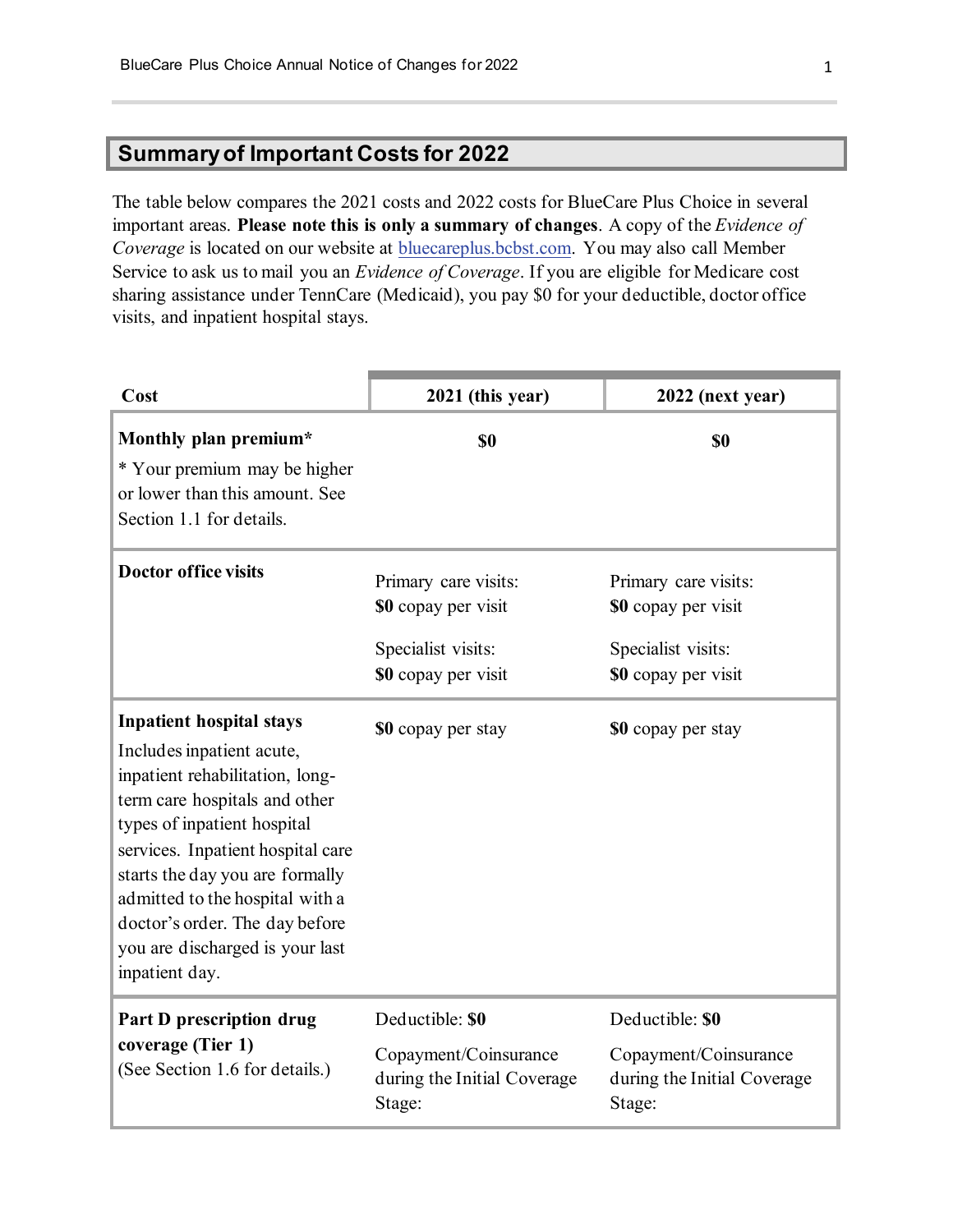| Cost                                                                                                                                                                       | 2021 (this year)                                                                                                                                                     | 2022 (next year)                                                                                                                                                     |
|----------------------------------------------------------------------------------------------------------------------------------------------------------------------------|----------------------------------------------------------------------------------------------------------------------------------------------------------------------|----------------------------------------------------------------------------------------------------------------------------------------------------------------------|
|                                                                                                                                                                            | • Generic: $$0$ to $$3.70$ copay<br>• Brand: $$0$ to $$9.20$ copay                                                                                                   | • Generic: $$0$ to $$3.95$ copay<br>• Brand: $$0$ to $$9.85$ copay                                                                                                   |
| <b>Maximum out-of-pocket</b><br>amount<br>This is the most you will pay<br>out-of-pocket for your covered<br>Part A and Part B services.<br>(See section 1.2 for details.) | \$6,700<br>You are not responsible for<br>paying any out-of-pocket<br>costs toward the maximum<br>out-of-pocket amount for<br>covered Part A and Part B<br>services. | \$7,550<br>You are not responsible for<br>paying any out-of-pocket<br>costs toward the maximum<br>out-of-pocket amount for<br>covered Part A and Part B<br>services. |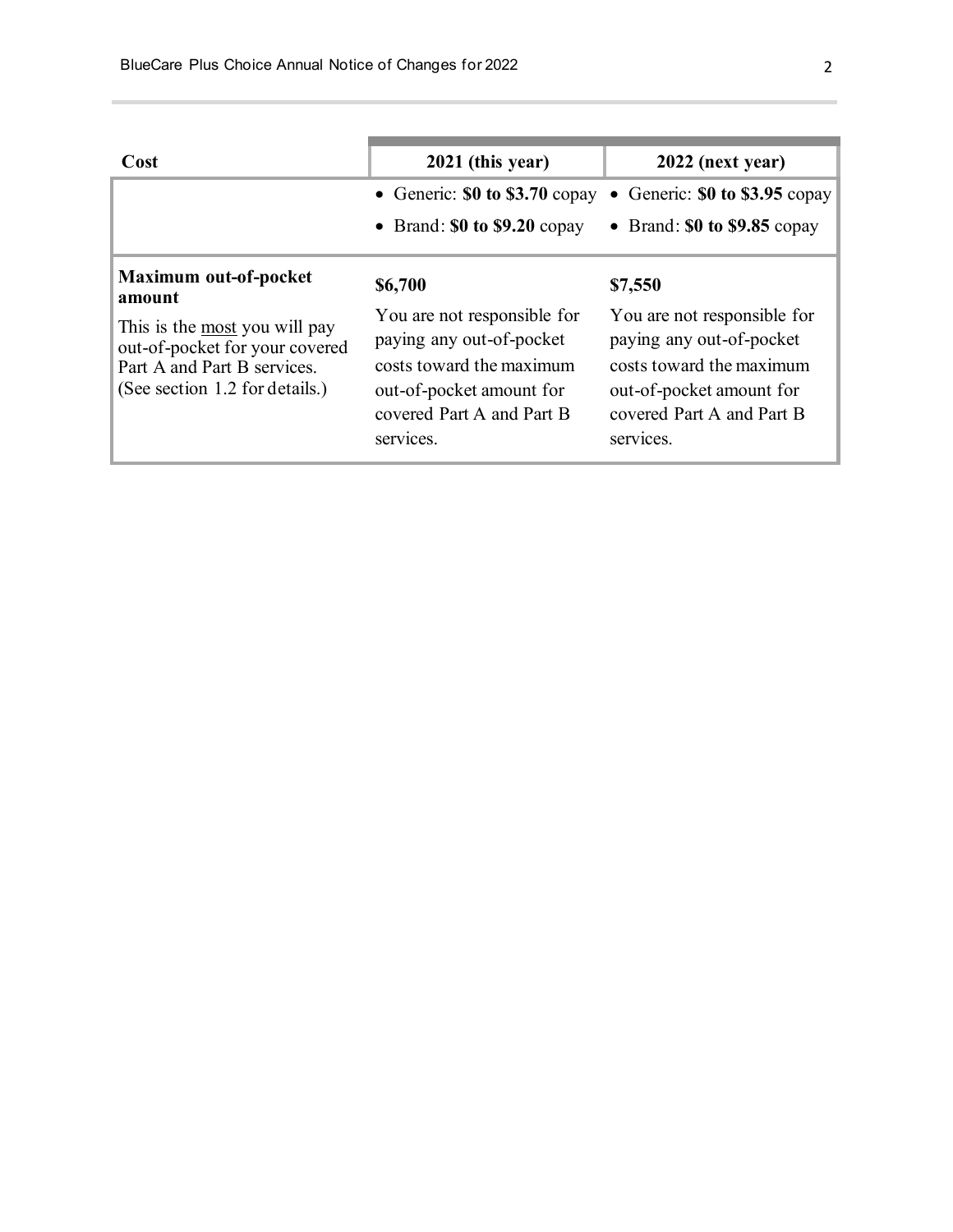# *Annual Notice of Changes***for 2022 Table of Contents**

| <b>SECTION 1</b> |                                                        |  |
|------------------|--------------------------------------------------------|--|
|                  |                                                        |  |
|                  |                                                        |  |
|                  |                                                        |  |
|                  |                                                        |  |
|                  |                                                        |  |
|                  |                                                        |  |
| <b>SECTION 2</b> |                                                        |  |
|                  |                                                        |  |
|                  |                                                        |  |
| <b>SECTION 3</b> |                                                        |  |
| <b>SECTION 4</b> | Programs That Offer Free Counseling about Medicare and |  |
| <b>SECTION 5</b> | Programs That Help Pay for Prescription Drugs 12       |  |
| <b>SECTION 6</b> |                                                        |  |
|                  |                                                        |  |
|                  |                                                        |  |
|                  |                                                        |  |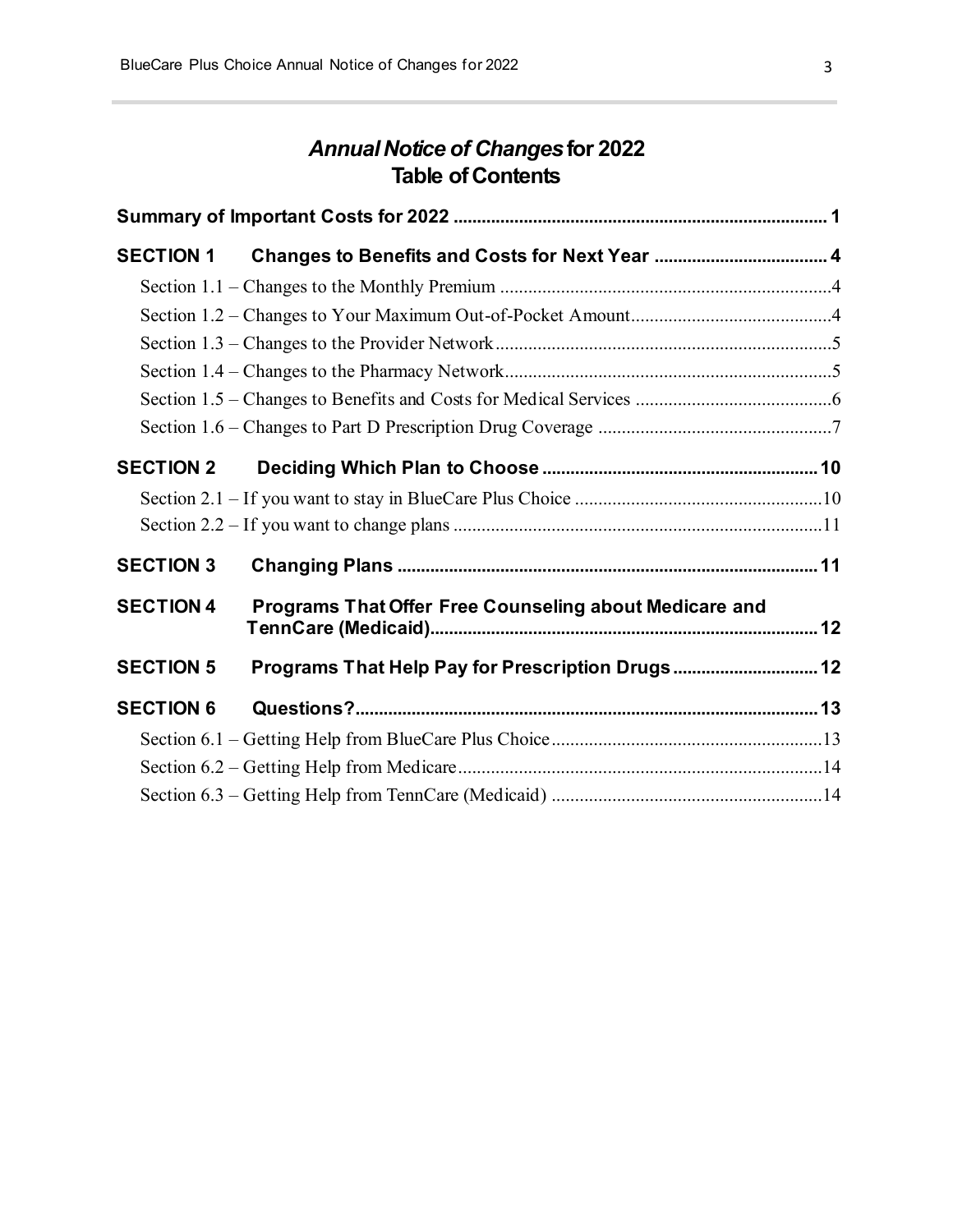# **SECTION 1 Changes to Benefits and Costs for Next Year**

# **Section 1.1 – Changes to the Monthly Premium**

| Cost                                                                                                                                            | 2021 (this year)                                                                | 2022 (next year)                                                         |
|-------------------------------------------------------------------------------------------------------------------------------------------------|---------------------------------------------------------------------------------|--------------------------------------------------------------------------|
| <b>Monthly premium</b><br>(You must also continue to pay your)<br>Medicare Part B premium unless it is<br>paid for you by TennCare (Medicaid).) | <b>\$0</b> (Note: Because you<br>receive Extra Help, your<br>premium is $$0.$ ) | \$0 (Note: Because you<br>receive Extra Help, your<br>premium is $$0.$ ) |

# **Section 1.2 – Changes to Your Maximum Out-of-Pocket Amount**

To protect you, Medicare requires all health plans to limit how much you pay "out-of-pocket" during the year. This limit is called the "maximum out-of-pocket amount." Once you reach this amount, you generally pay nothing for covered Part A and Part B services for the rest of the year.

| Cost                                                                                                                                                                                                                                                                                                                                                                                                                                                                                                                                           | 2021 (this year) | 2022 (next year)                                                                                                                                                                                                     |
|------------------------------------------------------------------------------------------------------------------------------------------------------------------------------------------------------------------------------------------------------------------------------------------------------------------------------------------------------------------------------------------------------------------------------------------------------------------------------------------------------------------------------------------------|------------------|----------------------------------------------------------------------------------------------------------------------------------------------------------------------------------------------------------------------|
| Maximum out-of-pocket amount<br>Because our members also get<br>assistance from TennCare<br>(Medicaid), very few members ever<br>reach this out-of-pocket maximum.<br>You are not responsible for paying any<br>out-of-pocket costs toward the<br>maximum out-of-pocket amount for<br>covered Part A and Part B services.<br>Your costs for covered medical services<br>(such as copays) count toward your<br>maximum out-of-pocket amount. Your<br>costs for prescription drugs do not<br>count toward your maximum out-of-<br>pocket amount. | \$6,700          | \$7,550<br>Once you have paid<br>\$7,550 out-of-pocket for<br>covered Part A and Part<br>B services, you will pay<br>nothing for your<br>covered Part A and Part<br>B services for the rest of<br>the calendar year. |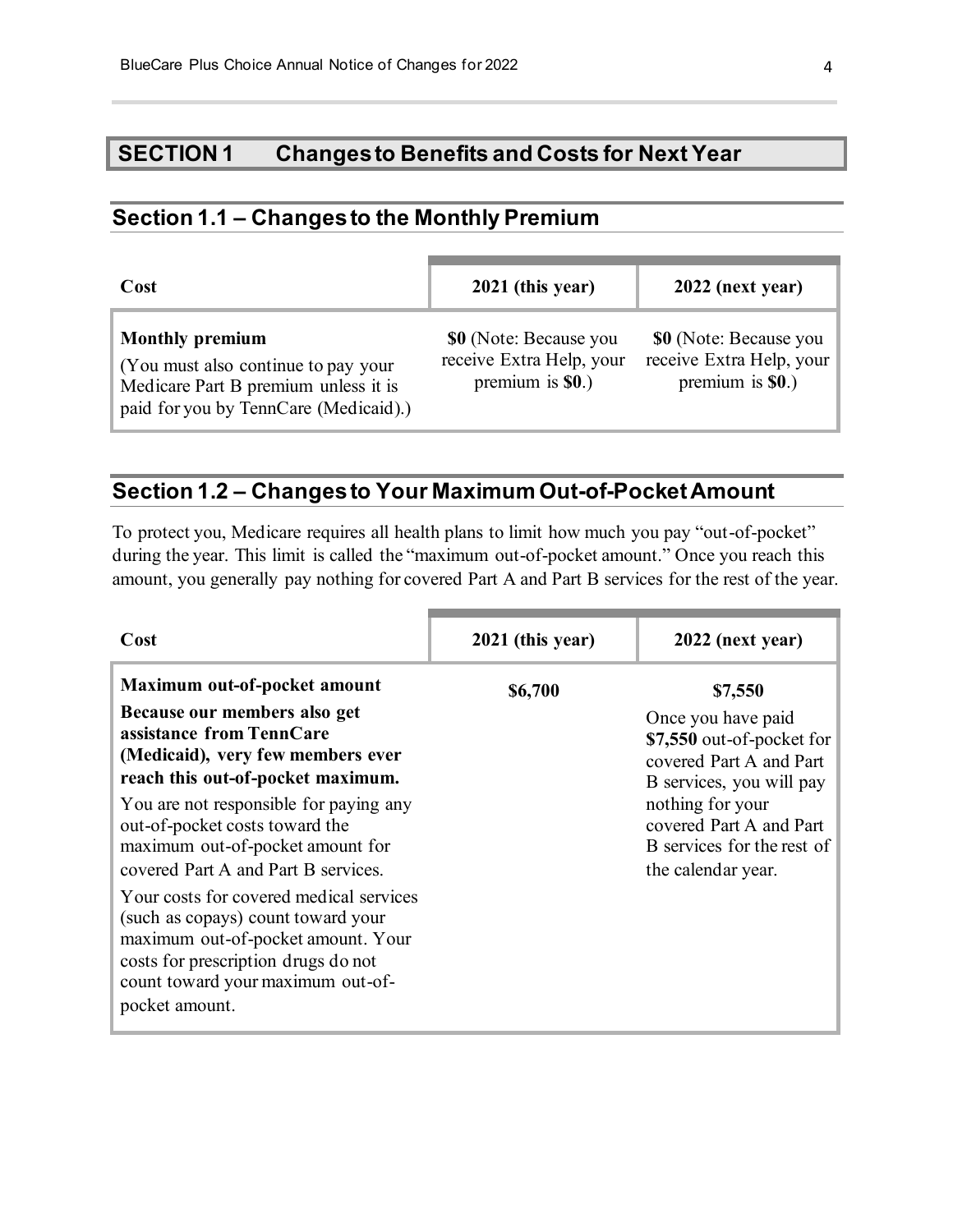### **Section 1.3 – Changes to the Provider Network**

There are changes to our network of providers for next year. An updated *Provider Directory* is located on our website at [bluecareplus.bcbst.com.](https://bluecareplus.bcbst.com/) You may also call Member Service for updated provider information or to ask us to mail you a *Provider Directory*. **Please review the 2022** *Provider Directory* **to see if your providers (primary care provider, specialists, hospitals, etc.) are in our network.**

It is important that you know that we may make changes to the hospitals, doctors, and specialists (providers) that are part of your plan during the year. There are a number of reasons why your provider might leave your plan, but if your doctor or specialist does leave your plan, you have certain rights and protections summarized below:

- Even though our network of providers may change during the year, we must furnish you with uninterrupted access to qualified doctors and specialists.
- We will make a good faith effort to provide you with at least 30 days' notice that your provider is leaving our plan so that you have time to select a new provider.
- We will assist you in selecting a new qualified provider to continue managing your health care needs.
- If you are undergoing medical treatment you have the right to request, and we will work with you to ensure, that the medically necessary treatment you are receiving is not interrupted.
- If you believe we have not furnished you with a qualified provider to replace your previous provider or that your care is not being appropriately managed, you have the right to file an appeal of our decision.
- If you find out your doctor or specialist is leaving your plan, please contact us so we can assist you in finding a new provider to manage your care.

### **Section 1.4 – Changes to the Pharmacy Network**

Amounts you pay for your prescription drugs may depend on which pharmacy you use. Medicare drug plans have a network of pharmacies. In most cases, your prescriptions are covered *only* if they are filled at one of our network pharmacies.

There are changes to our network of pharmacies for next year. An updated Pharmacy Directory is located on our website at **bluecareplus.bcbst.com**. You may also call Member Service for updated provider information or to ask us to mail you a Pharmacy Directory. **Please review the 2022 Pharmacy Directory to see which pharmacies are in our network.**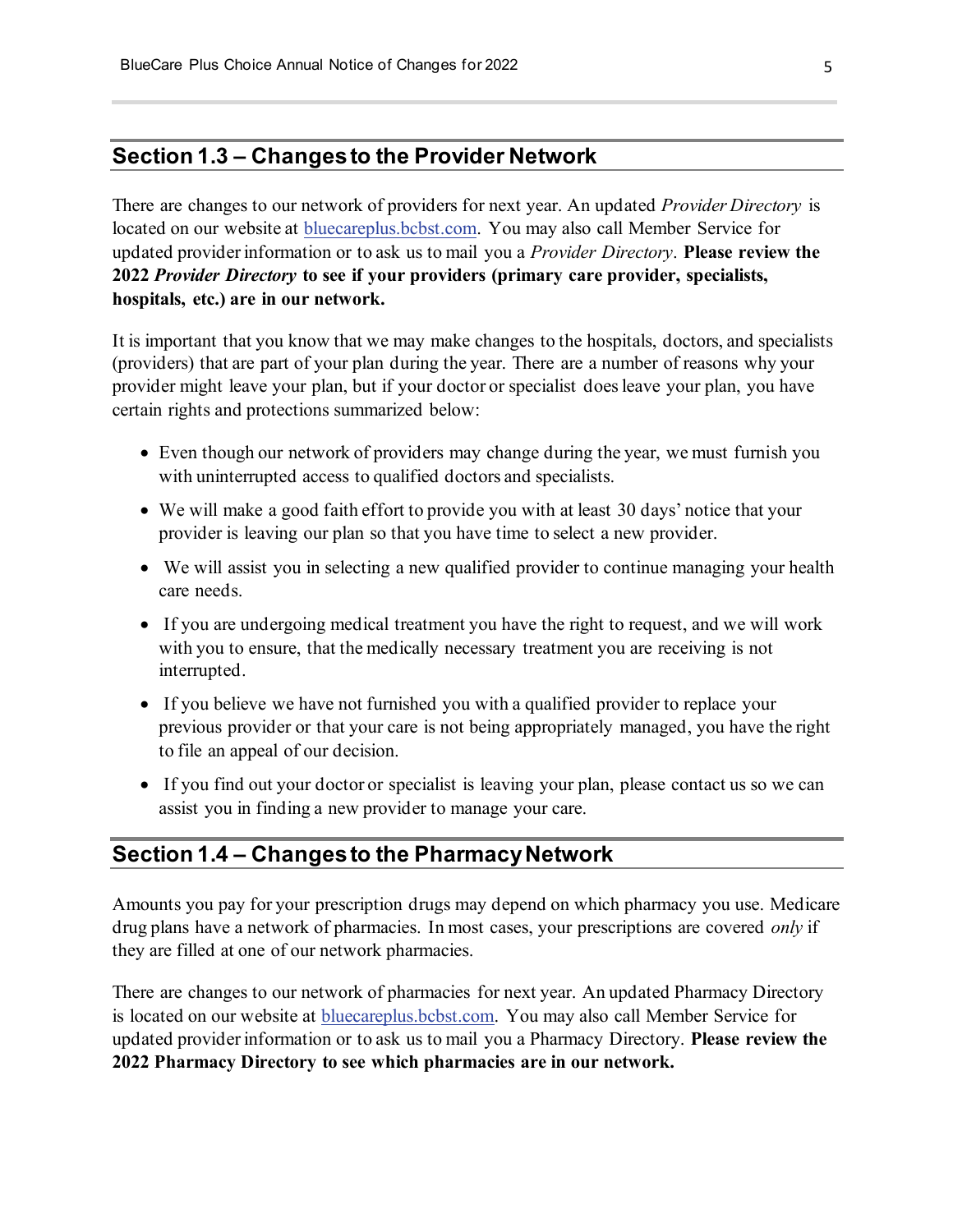# **Section 1.5 – Changes to Benefits and Costs for Medical Services**

Please note that the *Annual Notice of Changes* tells you about changes to your Medicare benefits and costs.

We are changing our coverage for certain medical services next year. The information below describes these changes. For details about the coverage and costs for these services, see Chapter 4, *Benefits Chart (what is covered and what you pay)*, in your *2022 Evidence of Coverage.* A copy of the *Evidence of Coverage* is located on our website at [bluecareplus.bcbst.com.](https://bluecareplus.bcbst.com/) You may also call Member Service to ask us to mail you the *Evidence of Coverage.*

#### **Opioid treatment program services**

Members of our plan with opioid use disorder (OUD) can receive coverage of services to treat OUD through an Opioid Treatment Program (OTP) which includes the following services:

- U.S. Food and Drug Administration (FDA)-approved opioid agonist and antagonist medication-assisted treatment (MAT) medications.
- Dispensing and administration of MAT medications (if applicable)
- Substance use counseling
- Individual and group therapy
- Toxicology testing
- Intake activities
- Periodic assessments

| Cost                                                                                                                       | 2021 (this year)                                                     | $2022$ (next year)                                                           |
|----------------------------------------------------------------------------------------------------------------------------|----------------------------------------------------------------------|------------------------------------------------------------------------------|
| Over-the-counter (OTC)/<br><b>Healthy Food:</b>                                                                            | In-Network:                                                          | In-Network:                                                                  |
| We provide a debit card that<br>gives you a fixed dollar amount<br>each month to buy certain OTC                           | There is \$315 allowance<br>every quarter (no rollover).             | There is <b>\$100</b> allowance<br>every month (no rollover).                |
| products and healthy food at<br>participating retail locations. You<br>can also get these items by mail,<br>phone, or web. | Healthy Food is not covered.<br>You pay nothing for this<br>benefit. | Healthy Food is covered for<br>members who meet eligibility<br>requirements. |
| Over-the-counter (OTC):<br>This benefit helps you get                                                                      | There is no coinsurance,<br>copayment or deductible.                 | You pay nothing for this<br>benefit.                                         |
| products you need to stay well $-$                                                                                         |                                                                      |                                                                              |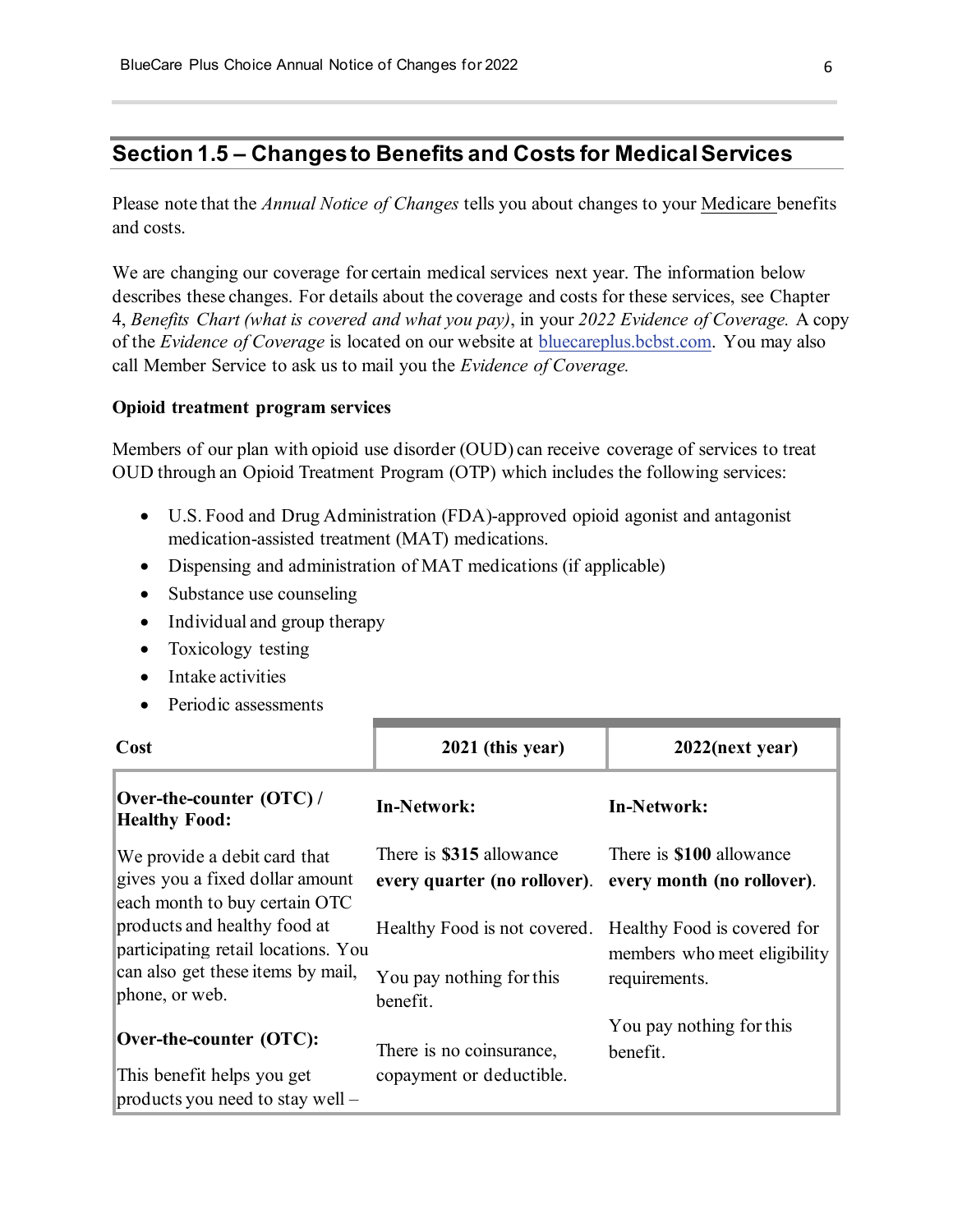| Cost                                                                   | 2021 (this year)                     | $2022$ (next year)       |
|------------------------------------------------------------------------|--------------------------------------|--------------------------|
| things like bandages, pain                                             |                                      | There is no coinsurance, |
| relievers, cold remedies,                                              |                                      | copayment or deductible. |
| toothpaste and much more.                                              |                                      |                          |
| <b>Healthy Food:</b>                                                   |                                      |                          |
| This benefit also covers healthy                                       |                                      |                          |
| food like fruits and vegetables,                                       |                                      |                          |
| for members who meet eligibility                                       |                                      |                          |
| requirements. (Check your                                              |                                      |                          |
| Evidence of Coverage chapter 4                                         |                                      |                          |
| Benefits Chart for more details.)                                      |                                      |                          |
| <b>Personal Emergency Response In-Network:</b><br><b>System (PERS)</b> |                                      | <b>In-Network:</b>       |
|                                                                        | You pay nothing for this<br>benefit. | Not Covered              |

# **Section 1.6 – Changes to Part D Prescription Drug Coverage**

#### **Changes to Our Drug List**

Our list of covered drugs is called a Formulary or "Drug List." A copy of our Drug List is provided electronically.

We made changes to our Drug List, including changes to the drugs we cover and changes to the restrictions that apply to our coverage for certain drugs. **Review the Drug List to make sure your drugs will be covered next year and to see if there will be any restrictions.**

If you are affected by a change in drug coverage, you can:

- **Work with your doctor (or other prescriber) and ask the plan to make an exception** to cover the drug.
	- o To learn what you must do to ask for an exception, see Chapter 9 of your *E*v*idence of Coverage* (*What to do if you have a problem or complaint (coverage decisions, appeals, complaints))* or call Member Service.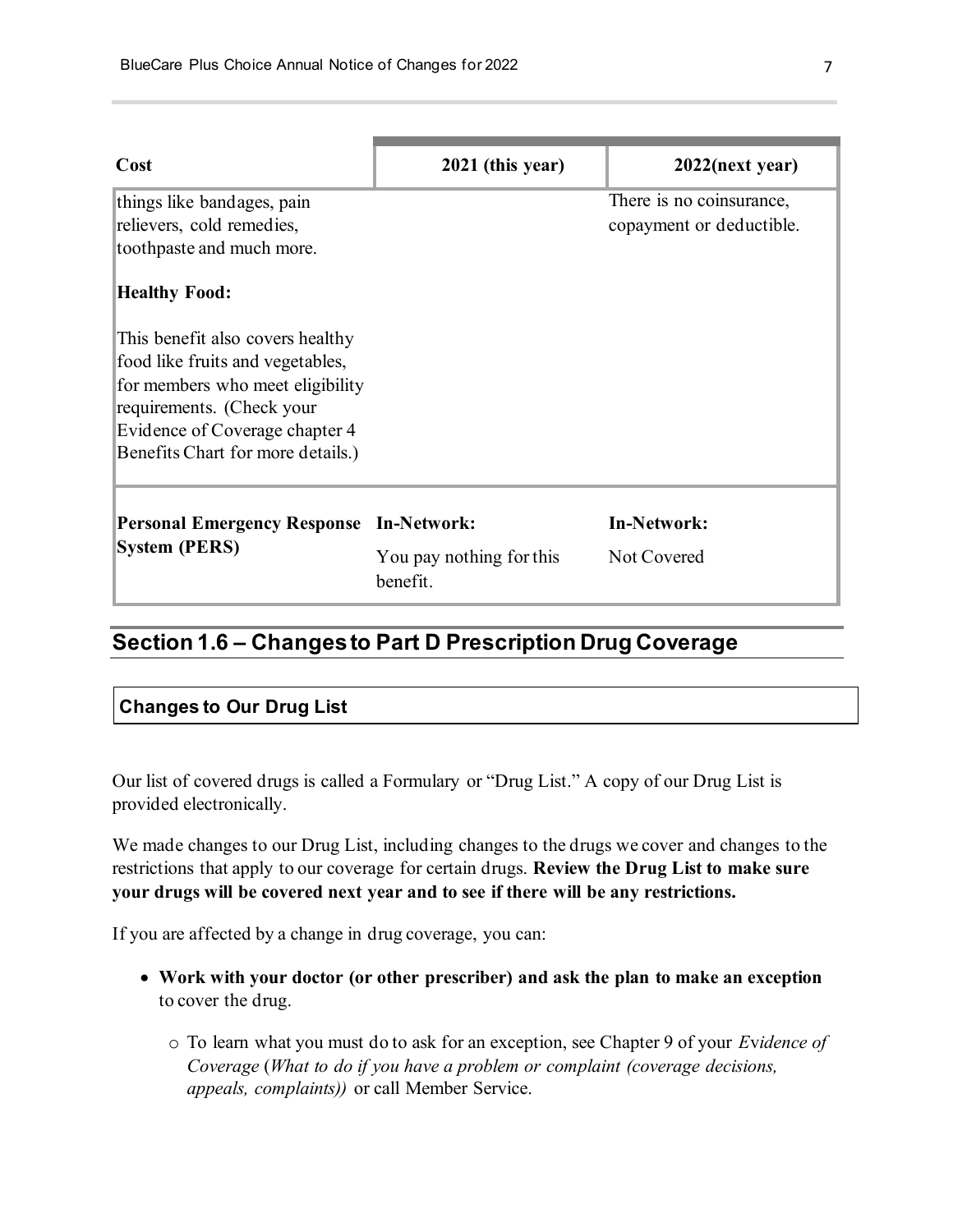• **Work with your doctor (or prescriber) to find a different drug** that we cover. You can call Member Service to ask for a list of covered drugs that treat the same medical condition.

In some situations, we are required to cover a temporary supply of a non-formulary drug in the first 90 days of the plan year or the first 90 days of membership to avoid a gap in therapy. (To learn more about when you can get a temporary supply and how to ask for one, see Chapter 5, Section 5.2 of the *Evidence of Coverage.*) During the time when you are getting a temporary supply of a drug, you should talk with your doctor to decide what to do when your temporary supply runs out. You can either switch to a different drug covered by the plan or ask the plan to make an exception for you and cover your current drug.

Your current formulary exceptions will still be covered in 2022 if you are still active as a member and the prior authorization is still active.

Most of the changes in the Drug List are new for the beginning of each year. However, during the year, we might make other changes that are allowed by Medicare rules.

When we make these changes to the Drug List during the year, you can still work with your doctor (or other prescriber) and ask us to make an exception to cover the drug. We will also continue to update our online Drug List as scheduled and provide other required information to reflect drug changes. (To learn more about the changes we may make to the Drug List, see Chapter 5, Section 6 of the Evidence of Coverage.)

#### **Changes to Prescription Drug Costs**

*Note:* If you are in a program that helps pay for your drugs ("Extra Help"), **the information about costs for Part D prescription drugs may not apply to you.** We sent you a separate insert, called the "Evidence of Coverage Rider for People Who Get Extra Help Paying for Prescription Drugs" (also called the "Low Income Subsidy Rider" or the "LIS Rider"), which tells you about your drug costs. Because you receive "Extra Help" if you haven't received this insert by Sept. 30, 2021, please call Member Service and ask for the "LIS Rider."

There are four "drug payment stages." How much you pay for a Part D drug depends on which drug payment stage you are in. (You can look in Chapter 6, Section 2 of your *Evidence of Coverage* for more information about the stages.)

The information below shows the changes for next year to the first two stages – the Yearly Deductible Stage and the Initial Coverage Stage. (Most members do not reach the other two stages – the Coverage Gap Stage or the Catastrophic Coverage Stage. To get information about your costs in these stages, look in your *Summary of Benefits* or at Chapter 6, Sections 6 and 7, in the *Evidence of Coverage*.)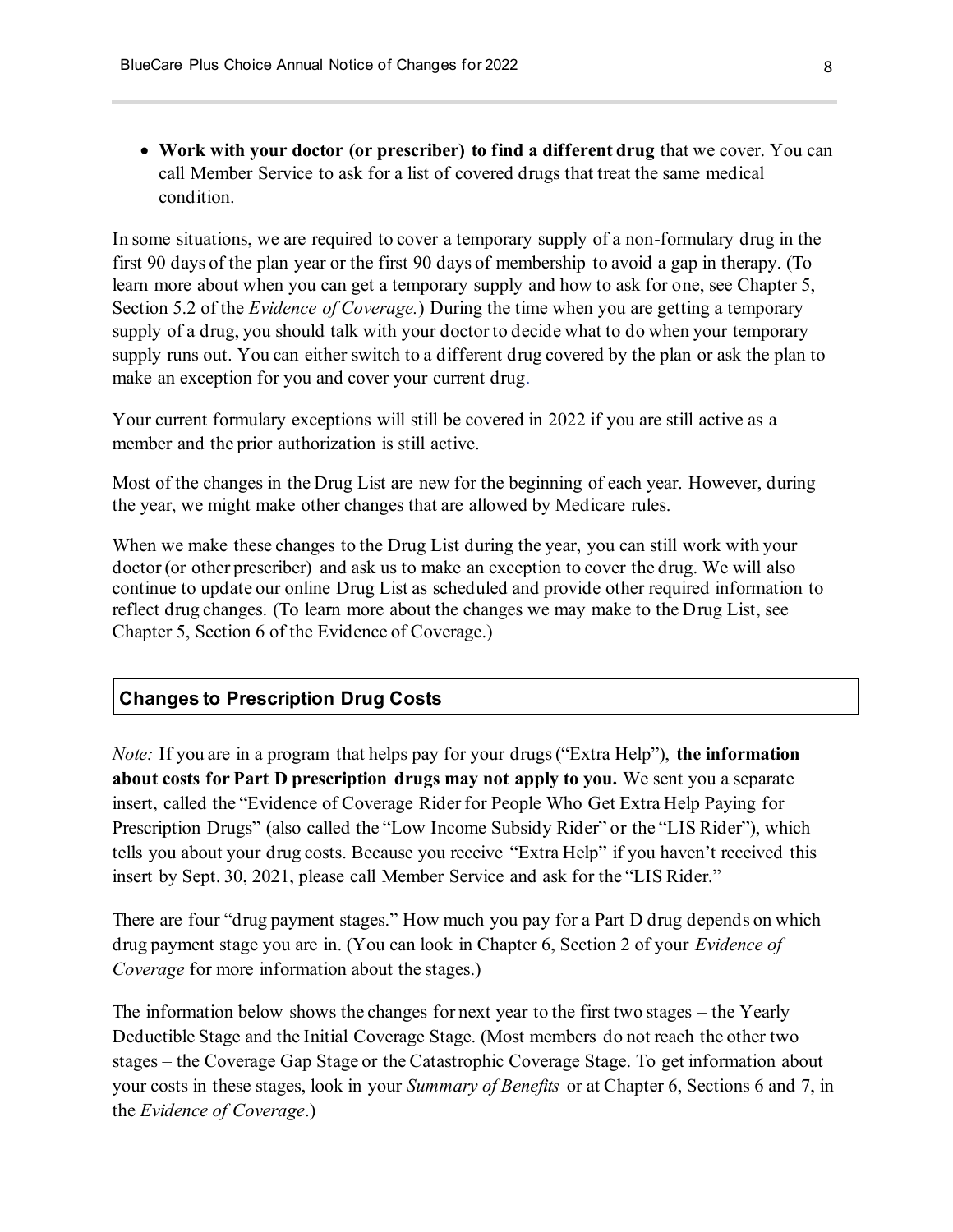#### **Changes to the Deductible Stage**

| <b>Stage</b>                                      | 2021 (this year)                                                                                        | 2022 (next year)                                   |
|---------------------------------------------------|---------------------------------------------------------------------------------------------------------|----------------------------------------------------|
| <b>Stage 1: Yearly Deductible</b><br><b>Stage</b> | Because we have no<br>deductible, this payment stage deductible, this payment<br>does not apply to you. | Because we have no<br>stage does not apply to you. |

### **Changes to Your Cost Sharing in the Initial Coverage Stage**

To learn how copayments and coinsurance work, look at Chapter 6, Section 1.2, *Types of out-ofpocket costs you may pay for covered drugs* in your *Evidence of Coverage*.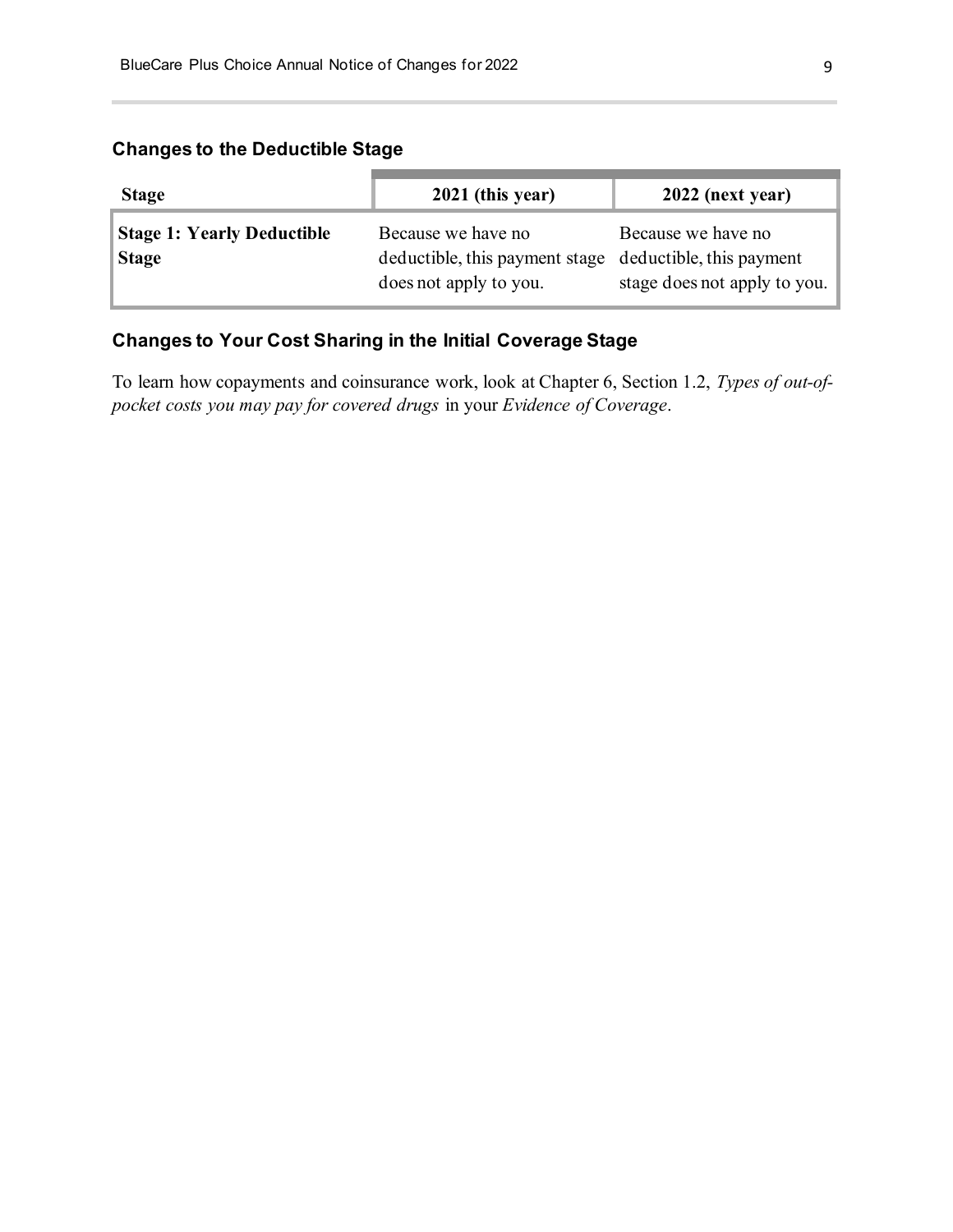| <b>Stage</b>                                                                                                                                                                                                                                                                                                                        | 2021 (this year)                                                                                                                          | 2022 (next year)                                                                                                                             |  |
|-------------------------------------------------------------------------------------------------------------------------------------------------------------------------------------------------------------------------------------------------------------------------------------------------------------------------------------|-------------------------------------------------------------------------------------------------------------------------------------------|----------------------------------------------------------------------------------------------------------------------------------------------|--|
| <b>Stage 2: Initial Coverage Stage</b><br>During this stage, the plan pays<br>its share of the cost of your drugs<br>and you pay your share of the                                                                                                                                                                                  | Your cost for a one-month<br>supply filled at a network<br>pharmacy with standard cost<br>sharing:                                        | Your cost for a one-month<br>supply filled at a network<br>pharmacy with standard<br>cost sharing:                                           |  |
| cost.                                                                                                                                                                                                                                                                                                                               | <b>Generic Drugs:</b>                                                                                                                     | <b>Generic Drugs:</b>                                                                                                                        |  |
| The costs in this row are for a<br>one-month (30-day) supply when<br>you fill your prescription at a<br>network pharmacy that provides<br>standard cost sharing. For<br>information about the costs for a<br>long-term supply or for mail-<br>order prescriptions, look in<br>Chapter 6, Section 5 of your<br>Evidence of Coverage. | You pay $$0$ to $$3.70$ per<br>prescription                                                                                               | You pay $$0$ to $$3.95$ per<br>prescription                                                                                                  |  |
|                                                                                                                                                                                                                                                                                                                                     | <b>Brand Drugs:</b>                                                                                                                       | <b>Brand Drugs:</b>                                                                                                                          |  |
|                                                                                                                                                                                                                                                                                                                                     | You pay \$0 to \$9.20 per<br>prescription                                                                                                 | You pay \$0 to \$9.85 per<br>prescription                                                                                                    |  |
|                                                                                                                                                                                                                                                                                                                                     | Once you have paid \$6,550<br>out-of-pocket for Part D<br>drugs, you will move to the<br>next stage (the Catastrophic<br>Coverage Stage). | Once you have paid<br>\$7,050 out-of-pocket for<br>Part D drugs, you will move<br>to the next stage (the<br>Catastrophic Coverage<br>Stage). |  |

#### **Changes to the Coverage Gap and Catastrophic Coverage Stages**

The Coverage Gap Stage and the Catastrophic Coverage Stage are two other drug coverage stages for people with high drug costs. **Most members do not reach either stage**.

For information about your costs in these stages, look at your *Summary of Benefits* or at Chapter 6, Sections 6 and 7, in your *Evidence of Coverage*.

# **SECTION 2 Deciding Which Plan to Choose**

### **Section 2.1 – If you want to stay in BlueCare Plus Choice**

**To stay in our plan you don't need to do anything.** If you do not sign up for a different plan or change to Original Medicare by December 7, you will automatically be enrolled in our BlueCare Plus Choice.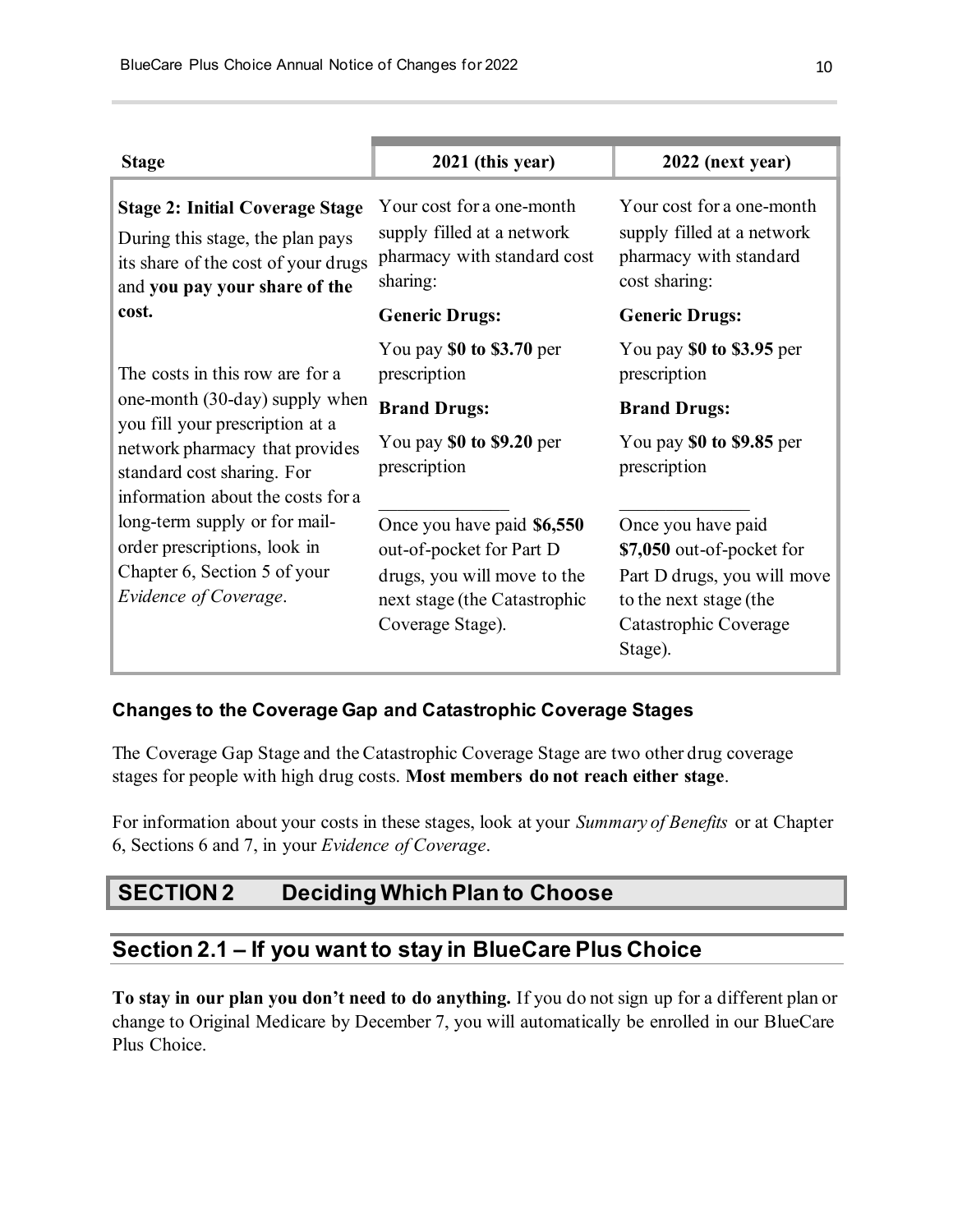### **Section 2.2 – If you want to change plans**

We hope to keep you as a member next year but if you want to change for 2022 follow these steps:

#### **Step 1: Learn about and compare your choices**

- You can join a different Medicare health plan,
- - *OR*-- You can change to Original Medicare. If you change to Original Medicare, you will need to decide whether to join a Medicare drug plan.

To learn more about Original Medicare and the different types of Medicare plans, read the *Medicare & You 2022* handbook, call your State Health Insurance Assistance Program (see Section 4), or call Medicare (see Section 6.2).

You can also find information about plans in your area by using the Medicare Plan Finder on the Medicare website. Go to [www.medicare.gov/plan-compare.](https://www.medicare.gov/plan-compare) **Here, you can find information about costs, coverage, and quality ratings for Medicare plans.**

#### **Step 2: Change your coverage**

- To change **to a different Medicare health plan**, enroll in the new plan. You will automatically be disenrolled from BlueCare Plus Choice.
- To **change to Original Medicare with a prescription drug plan,** enroll in the new drug plan. You will automatically be disenrolled from BlueCare Plus Choice.
- To **change to Original Medicare without a prescription drug plan**, you must either:
	- o Send us a written request to disenroll. Contact Member Service if you need more information on how to do this (phone numbers are in Section 6.1 of this booklet).
	- o *– or –* Contact **Medicare**, at 1-800-MEDICARE (1-800-633-4227), 24 hours a day, 7 days a week, and ask to be disenrolled. TTY users should call 1-877-486-2048.

If you switch to Original Medicare and do **not** enroll in a separate Medicare prescription drug plan, Medicare may enroll you in a drug plan unless you have opted out of automatic enrollment.

# **SECTION 3 Changing Plans**

If you want to change to a different plan or Original Medicare for next year, you can do it from **October 15 until December 7**. The change will take effect on January 1, 2022.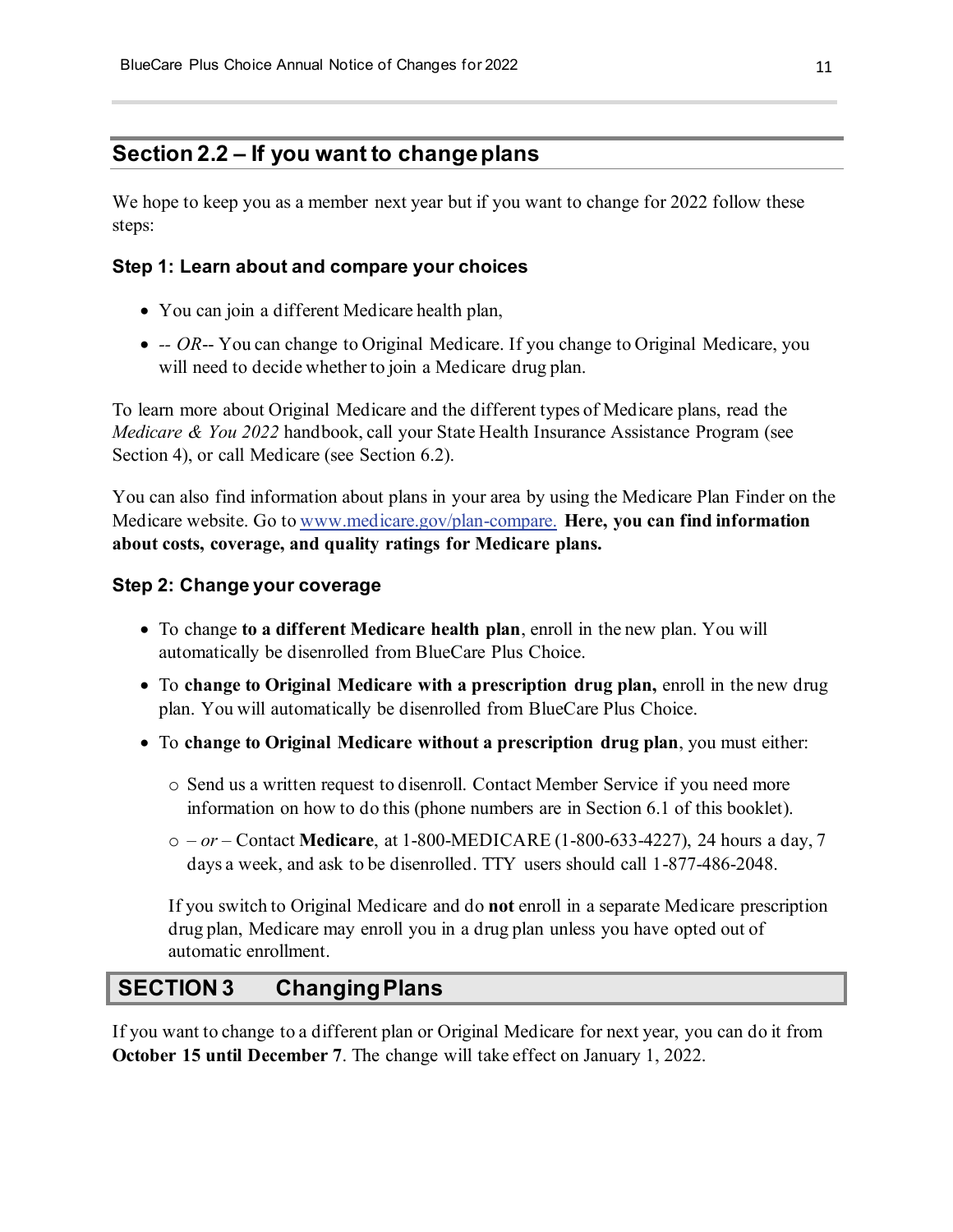#### **Are there other times of the year to make a change?**

In certain situations, changes are also allowed at other times of the year. For example, people with TennCare (Medicaid), those who get "Extra Help" paying for their drugs, those who have or are leaving employer coverage, and those who move out of the service area may be allowed to make a change at other times of the year.

If you enrolled in a Medicare Advantage plan for January 1, 2022, and don't like your plan choice, you can switch to another Medicare health plan (either with or without Medicare prescription drug coverage) or switch to Original Medicare (either with or without Medicare prescription drug coverage) between January 1 and March 31, 2022. For more information, see Chapter 10, Section 2.3 of the *Evidence of Coverage*.

## **SECTION 4 Programs That Offer Free Counseling about Medicare and TennCare (Medicaid)**

The State Health Insurance Assistance Program (SHIP) is a government program with trained counselors in every state. In Tennessee, the SHIP is called the Tennessee State Health Insurance Assistance Program.

Tennessee State Health Insurance Assistance Program is independent (not connected with any insurance company or health plan). It is a state program that gets money from the Federal government to give **free** local health insurance counseling to people with Medicare. Tennessee State Health Insurance Assistance Program counselors can help you with your Medicare questions or problems. They can help you understand your Medicare plan choices and answer questions about switching plans. You can call Tennessee State Health Insurance Assistance Program at 1-877-801-0044 (Toll-Free). You can learn more about Tennessee State Health Insurance Assistance Program by visiting their website [\(www.tn.gov/aging/our-programs/state](https://www.tn.gov/aging/our-programs/state-health-insurance-assistance-program--ship-.html)[health-insurance-assistance-program--ship-.html\).](https://www.tn.gov/aging/our-programs/state-health-insurance-assistance-program--ship-.html)

For questions about your TennCare (Medicaid) benefits, contact TennCare (Medicaid) at 1-800- 258-1638, Monday through Friday, 8 a.m. to 5 p.m. in all time zones. Offices are closed on state holidays. TTY users should call 1-877-779-3103. Ask how joining another plan or returning to Original Medicare affects how you get your TennCare (Medicaid) coverage.

### **SECTION 5 Programs That Help Pay for Prescription Drugs**

You may qualify for help paying for prescription drugs.

• **"Extra Help" from Medicare.** Because you have TennCare (Medicaid), you are already enrolled in "Extra Help," also called the Low Income Subsidy. "Extra Help" pays some of your prescription drug premiums, annual deductibles and coinsurance. Because you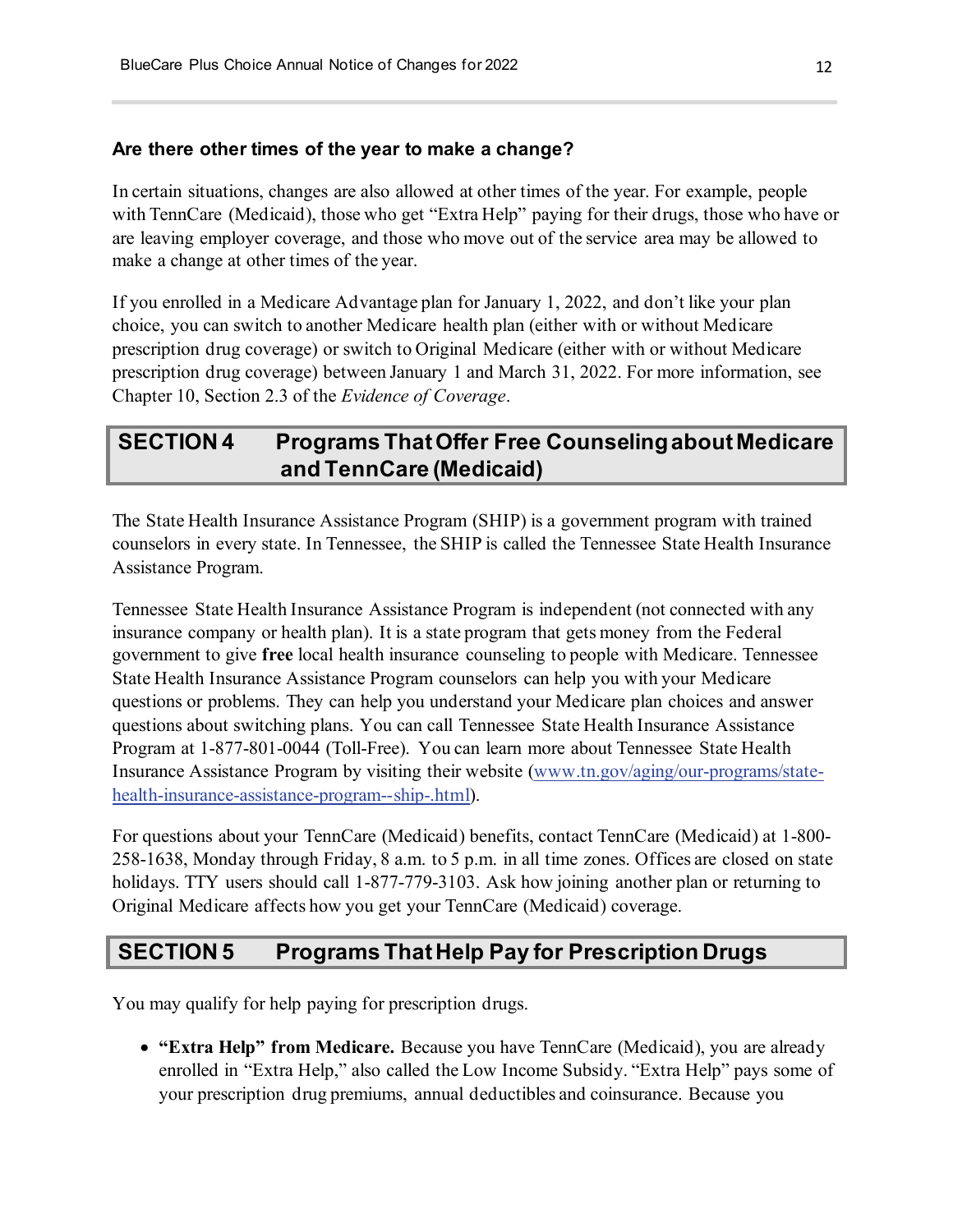qualify, you do not have a coverage gap or late enrollment penalty. If you have questions about "Extra Help", call:

- o 1-800-MEDICARE (1-800-633-4227). TTY users should call 1-877-486-2048, 24 hours a day/7 days a week;
- o The Social Security Office at 1-800-772-1213 between 7 am and 7 pm, Monday through Friday. TTY users should call, 1-800-325-0778 (applications); or
- o Your State TennCare (Medicaid) Office (applications).
- **Prescription Cost sharing Assistance for Persons with HIV/AIDS.** The AIDS Drug Assistance Program (ADAP) helps ensure that ADAP-eligible individuals living with HIV/AIDS have access to life-saving HIV medications. Individuals must meet certain criteria, including proof of State residence and HIV status, low income as defined by the State, and uninsured/under-insured status. Medicare Part D prescription drugs that are also covered by ADAP qualify for prescription cost sharing assistance through the Ryan White Program (Tennessee's AIDS Drug Assistance program)*.* For information on eligibility criteria, covered drugs, or how to enroll in the program, please call the Ryan White Program (Tennessee's AIDS Drug Assistance program) at 1-615-741-7500.

# **SECTION 6 Questions?**

# **Section 6.1 – Getting Help from BlueCare Plus Choice**

Questions? We're here to help. Please call Member Service at **1-800-332-5762**. (TTY only, call **711**.) We are available for phone calls from **Oct. 1 to March 31,** seven days a week from 8 a.m. to 9 p.m. ET. From **April 1 to Sept. 30,** you can call us Monday through Friday from 8 a.m. to 9 p.m. ET. Our automated phone system may answer your call outside these hours and during holidays. Calls to these numbers are free.

### **Read your 2022** *Evidence of Coverage* **(it has details about next year's benefits and costs)**

This *Annual Notice of Changes* gives you a summary of changes in your benefits and costs for 2022. For details, look in the 2022 *Evidence of Coverage* for BlueCare Plus Choice. The *Evidence of Coverage* is the legal, detailed description of your plan benefits. It explains your rights and the rules you need to follow to get covered services and prescription drugs. A copy of the *Evidence of Coverage* is located on our website at [bluecareplus.bcbst.com.](https://bluecareplus.bcbst.com/) You may also call Member Service to ask us to mail you an *Evidence of Coverage*.